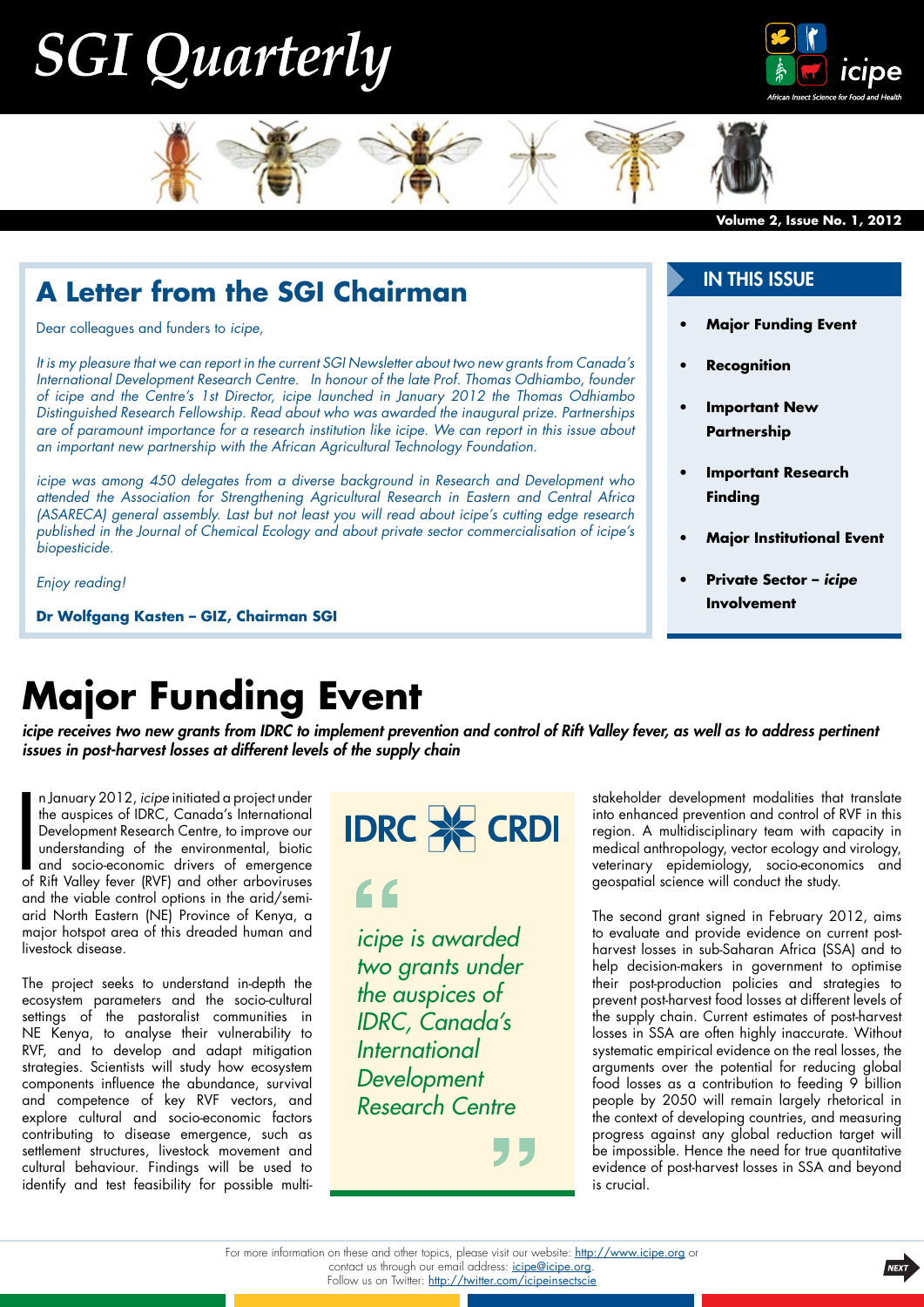# **SGI Quarterly**



## <span id="page-1-0"></span>**Recognition**

*icipe launches an honorary prize in recognition of Prof. Thomas Odhiambo's outstanding research work*

In honour of the late Prof. Thomas Odhiambo, founder of *icipe* and the Centre's 1st Director, *icipe* launched in January 2012, the Thomas Odhiambo Distinguished Research Fellowship, an international award recognising the achievements of individuals who have made advancement in the field of entomology that improve the quality of the livelihoods of the beneficiaries by enhancing food security, health and environmental sustainability. The Prize recognises scientific contributions in any field principally involving entomology. The Prize emphasises the importance of improving the overall health status of peoples of the tropics by developing and extending management tools and strategies for harmful and useful arthropods, while preserving the natural resource base through research and capacity building.

Prof. Zeyaur Khan, through his leadership in development and wide-scale implementation of the widely reputed push–pull technology (www.push-pull.net), a pro-poor scientific innovation for enhancing food security, incomes and environmental sustainability among smallholder farming communities in Africa, and for building human capacity in Africa and beyond, was awarded the inaugural prize.

## <span id="page-1-1"></span>**Important New Partnership**

*AATF and icipe sign a partnership agreement on Integrated Striga Management in Africa (ISMA)*



*African Agricultural Technology Foundation (AATF) Executive Director, Dr Denis T. Kyetere and icipe Director General, Prof. Christian Borgemeister after signing a Partnership Agreement on Monday, 5th March 2012 at icipe's Duduville Campus in Nairobi*



The recently appointed new Executive Director of African Agricultural<br>Technology Foundation (AATF) Dr Denis T. Kyetere and *icipe*<br>Director General, Prof. Christian Borgemeister signed a Partnership<br>Agreement on Monday, 5t he recently appointed new Executive Director of African Agricultural Technology Foundation (AATF) Dr Denis T. Kyetere and *icipe* Director General, Prof. Christian Borgemeister signed a Partnership in Nairobi.

This partnership has been developed under the Gates Foundationsupported 'Integrated Striga Management in Africa (ISMA)' project and aims to undertake a survey on integrated striga management. Striga is a highly destructive parasitic weed that attacks cereal crops and poses a serious challenge to food security in many affected regions of Africa.

Dr Kyetere was very impressed by *icipe*'s achievements in the development of sustainable and environmentally friendly crop management techniques for smallholder farmers in Africa, and expressed interest in closer collaboration between AATF and *icipe*. More information at [http://www.icipe.org/news/573-important-new](http://www.icipe.org/news/573-important-new-partnership-with-aatf.html)[partnership-with-aatf.html](http://www.icipe.org/news/573-important-new-partnership-with-aatf.html)

### <span id="page-1-2"></span>**Important Research Finding**

*icipe publishes its cutting edge research in Journal of Chemical Ecology (JCE)*

A recent study published in the *Journal of Chemical Ecology* (JCE) by scientists from *icipe* and Rothamsted International showed that maize varieties popular with smallholder farmers in East Africa, when attacked by stemborers, produce volatiles that attract the pests' natural enemies. Moreover, the cover of the March 2012 issue of JCE shows a farmer's push–pull field from Kisumu district in western Kenya.

More information at http://www.springerlink.com/content/776505p2840862w2/